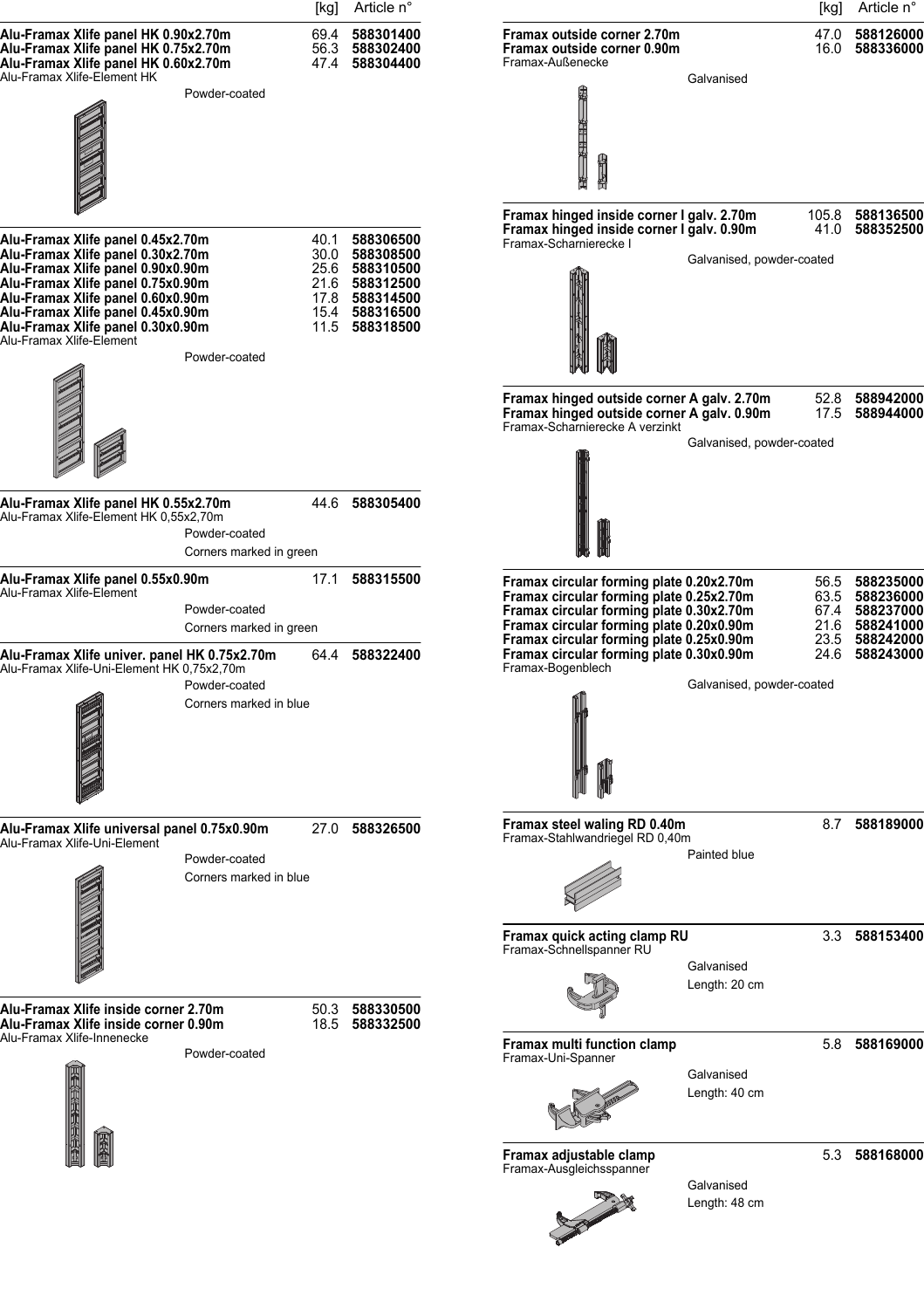|                                                                                                     |                                   | [kg] | Article n°                       |                                              |
|-----------------------------------------------------------------------------------------------------|-----------------------------------|------|----------------------------------|----------------------------------------------|
| Framax universal fixing bolt 10-16cm<br>Framax-Universalverbinder 10-16cm                           |                                   | 0.60 | 588158000                        | Panel strut 34<br>Elementstütze :            |
|                                                                                                     | Galvanised<br>Length: 26 cm       |      |                                  | consisting of:<br>(A) Plumbing<br>Galvanised |
| Framax universal fixing bolt 10-25cm                                                                |                                   | 0.69 | 583002000                        | Length: 19<br>(B) Adjusting                  |
| Framax-Universalverbinder 10-25cm                                                                   | Galvanised                        |      |                                  | Galvanised<br>Length: 81                     |
|                                                                                                     | Length: 36 cm                     |      |                                  |                                              |
|                                                                                                     |                                   |      |                                  |                                              |
| Framax stop-end waler tie 15-45cm<br>Framax stop-end waler tie 15-75cm<br>Framax-Stirnabschalzwinge |                                   |      | 15.0 588940000<br>20.6 588941000 |                                              |
|                                                                                                     | Galvanised                        |      |                                  |                                              |
|                                                                                                     |                                   |      |                                  | Panel strut 54                               |
| Framax stop-end tie                                                                                 |                                   | 1.5  | 588143000                        | Elementstütze<br>consisting of:              |
| Framax-Stirnanker                                                                                   |                                   |      |                                  | $(A)$ Plumbing                               |
|                                                                                                     | Galvanised<br>Length: 29 cm       |      |                                  | Galvanised<br>Length: 31                     |
|                                                                                                     |                                   |      |                                  | (B) Adjusting<br>Galvanised                  |
| Framax universal waling 0.60m                                                                       |                                   |      | 6.6 588689000<br>10.6 588150000  | Length: 17                                   |
| Framax universal waling 0.90m<br>Framax universal waling 1.50m<br>Framax-Klemmschiene               |                                   |      | 16.8 588148000                   |                                              |
|                                                                                                     | Painted blue                      |      |                                  |                                              |
|                                                                                                     |                                   |      |                                  |                                              |
|                                                                                                     |                                   |      |                                  |                                              |
| Framax universal corner waling<br>Framax-Eckklemmschiene                                            |                                   | 12.8 | 588151000                        |                                              |
|                                                                                                     | Painted blue<br>Leg length: 60 cm |      |                                  |                                              |
|                                                                                                     |                                   |      |                                  | Prop head EB                                 |
| Framax wedge clamp<br>Framax-Spannklemme                                                            |                                   |      | 1.5 588152000                    | Stützenkopf EB                               |
|                                                                                                     | Galvanised                        |      |                                  |                                              |
|                                                                                                     | Length: 21 cm                     |      |                                  |                                              |
| Framax head anchor 15-40cm<br>Length: 72 - 81 cm                                                    |                                   | 4.2  | 588969000                        | Universal disı<br>Universal-Löse             |
| Framax head anchor 15-100cm<br>Length: 131 - 141 cm<br>Framax-Kopfanker                             |                                   | 6.1  | 588970000                        |                                              |
|                                                                                                     | Galvanised, powder-coated         |      |                                  |                                              |
|                                                                                                     |                                   |      |                                  | Doka express<br>Doka-Expressa                |
| Wall-formwork support angle                                                                         |                                   | 6.6  | 588967000                        |                                              |
| Auflagewinkel Wandschalung                                                                          | Galvanised                        |      |                                  |                                              |
|                                                                                                     | Length: 15.8 cm<br>Width: 12 cm   |      |                                  |                                              |
|                                                                                                     | Height: 11.2 cm                   |      |                                  | Doka coil 16n                                |
|                                                                                                     |                                   |      |                                  | Doka-Coil 16mi                               |
|                                                                                                     |                                   |      |                                  |                                              |
|                                                                                                     |                                   |      |                                  | Gauge for Do<br>Lehre Doka-Ex                |
|                                                                                                     |                                   |      |                                  |                                              |

| [kg]                | Article n°                          |                                                                                                                                                                                                                                      |                                                                    | [kg]  | Article n° |
|---------------------|-------------------------------------|--------------------------------------------------------------------------------------------------------------------------------------------------------------------------------------------------------------------------------------|--------------------------------------------------------------------|-------|------------|
| 0.60                | 588158000                           | Panel strut 340 IB<br>Elementstütze 340 IB<br>consisting of:                                                                                                                                                                         |                                                                    | 24.3  | 580365000  |
|                     |                                     | (A) Plumbing strut 340 IB<br>Galvanised                                                                                                                                                                                              |                                                                    | 16.7  | 588696000  |
| 0.69                | 583002000                           | Length: 190.8 - 341.8 cm<br>(B) Adjusting strut 120 IB<br>Galvanised                                                                                                                                                                 |                                                                    | 7.6   | 588248500  |
|                     |                                     | Length: 81.5 - 130.6 cm                                                                                                                                                                                                              | Galvanised                                                         |       |            |
|                     |                                     |                                                                                                                                                                                                                                      | Delivery condition: folded<br>closed                               |       |            |
| 15.0<br>20.6        | 588940000<br>588941000              |                                                                                                                                                                                                                                      |                                                                    |       |            |
| 1.5                 | 588143000                           | Panel strut 540 IB<br>Elementstütze 540 IB<br>consisting of:                                                                                                                                                                         |                                                                    | 41.4  | 580366000  |
|                     |                                     | (A) Plumbing strut 540 IB<br>Galvanised                                                                                                                                                                                              |                                                                    | 30.7  | 588697000  |
|                     |                                     | Length: 310.5 - 549.2 cm<br>(B) Adjusting strut 220 IB<br>Galvanised                                                                                                                                                                 |                                                                    | 10.9  | 588251500  |
| 6.6<br>10.6<br>16.8 | 588689000<br>588150000<br>588148000 | Length: 172.5 - 221.1 cm                                                                                                                                                                                                             | Galvanised<br>Delivery condition: folded<br>closed                 |       |            |
|                     |                                     | A)                                                                                                                                                                                                                                   |                                                                    |       |            |
| 12.8                | 588151000                           |                                                                                                                                                                                                                                      |                                                                    |       |            |
| 1.5                 | 588152000                           | Prop head EB<br>Stützenkopf EB                                                                                                                                                                                                       |                                                                    | 3.1   | 588244500  |
|                     |                                     |                                                                                                                                                                                                                                      | Galvanised<br>Length: 40.8 cm<br>Width: 11.8 cm<br>Height: 17.6 cm |       |            |
| 4.2                 | 588969000                           | Universal dismantling tool<br>Universal-Lösewerkzeug                                                                                                                                                                                 |                                                                    | 3.7   | 582768000  |
| 6.1                 | 588970000                           |                                                                                                                                                                                                                                      | Galvanised<br>Length: 75.5 cm                                      |       |            |
| ted                 |                                     | <b>Contract of the Contract of the Contract of the Contract of The Contract of The Contract of The Contract of The Contract of The Contract of The Contract of The Contract of The Contract of The Contract of The Contract of T</b> |                                                                    |       |            |
|                     |                                     | Doka express anchor 16x125mm<br>Doka-Expressanker 16x125mm                                                                                                                                                                           |                                                                    | 0.31  | 588631000  |
| 6.6                 | 588967000                           |                                                                                                                                                                                                                                      | Galvanised<br>Length: 18 cm<br>Follow fitting instructions!        |       |            |
|                     |                                     | Doka coil 16mm<br>Doka-Coil 16mm                                                                                                                                                                                                     |                                                                    | 0.009 | 588633000  |
|                     |                                     |                                                                                                                                                                                                                                      | Galvanised<br>Diameter: 1.6 cm                                     |       |            |
|                     |                                     | Gauge for Doka express anchor 16x125mm<br>Lehre Doka-Expressanker 16x125mm                                                                                                                                                           |                                                                    | 0.03  | 588632000  |
|                     |                                     |                                                                                                                                                                                                                                      | <b>Black</b><br>Length: 3 cm<br>Diameter: 2 cm                     |       |            |

Length: 3 cm Diameter: 2 cm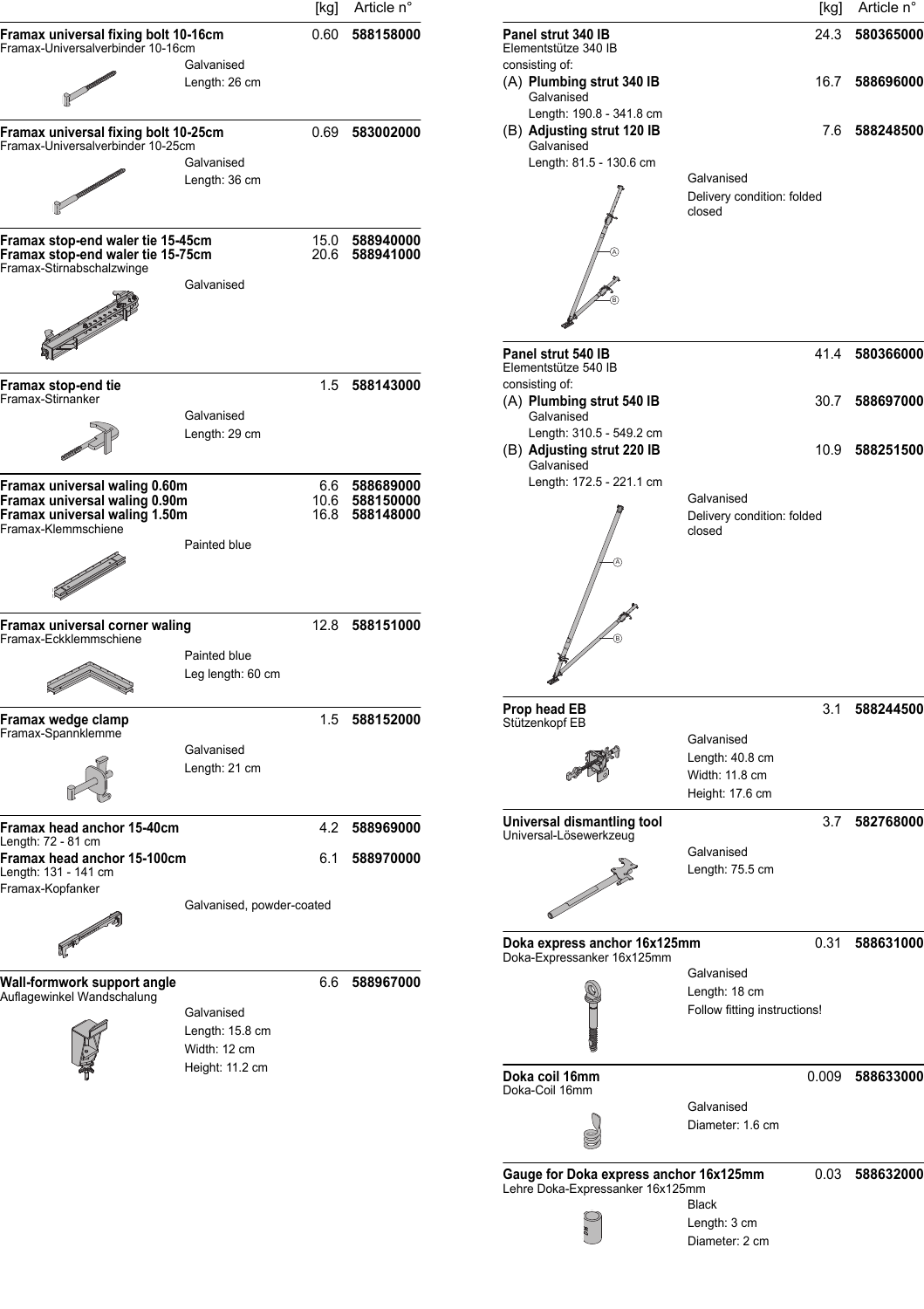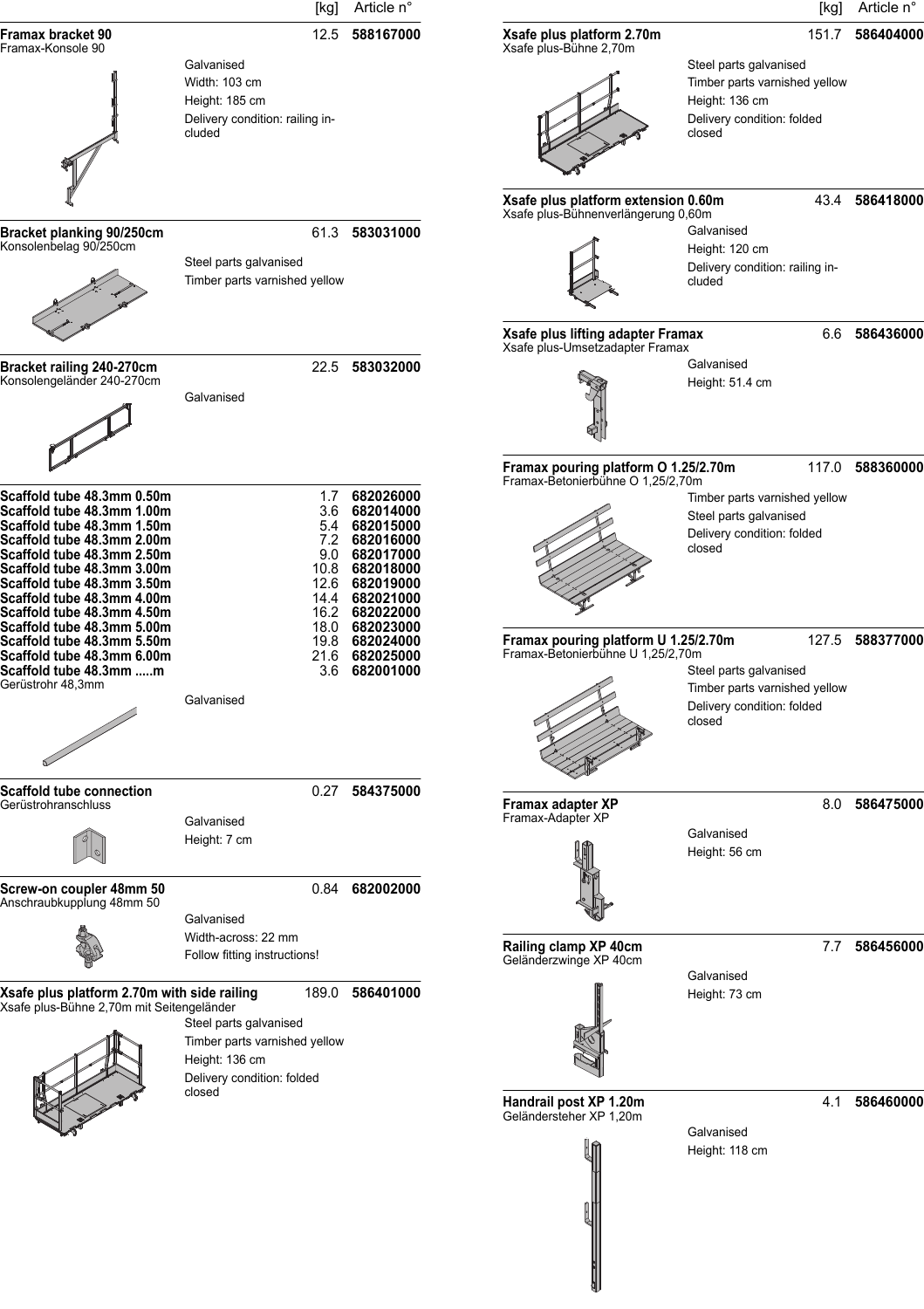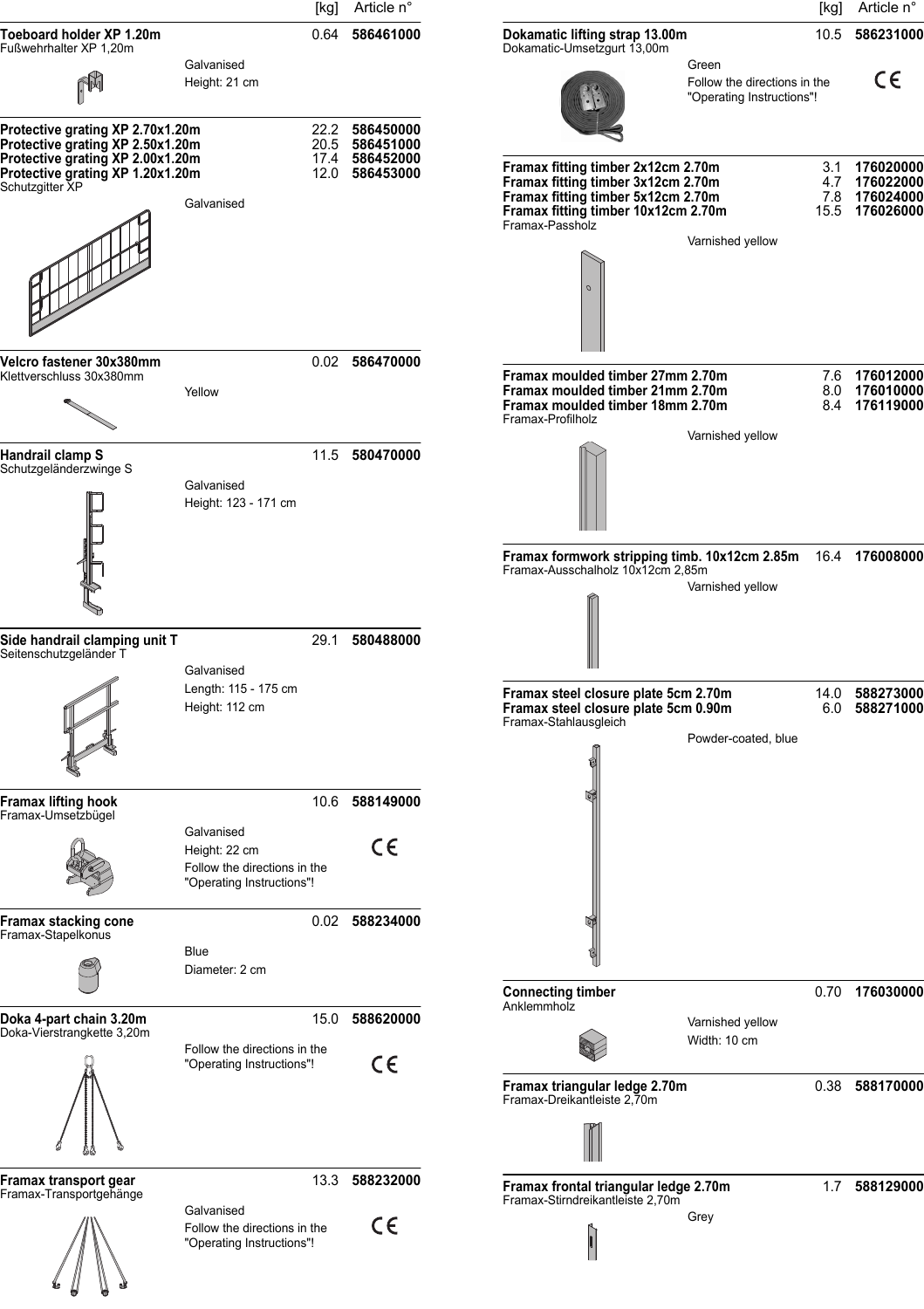|                                                                                     |                                                        | [kg] Article n°                                 |                                                                                        |                                                                                                       | [kg] | Article n°      |
|-------------------------------------------------------------------------------------|--------------------------------------------------------|-------------------------------------------------|----------------------------------------------------------------------------------------|-------------------------------------------------------------------------------------------------------|------|-----------------|
| Box-out clamp 24cm<br>Box-out clamp 25cm<br>Box-out clamp 30cm<br>Aussparungsklemme |                                                        | 3.3 580063000<br>3.4 580064000<br>3.8 580065000 | Framax 3-in-1 pole tool<br>Framax-Montagestange                                        | Galvanised<br>Length: 193 cm                                                                          |      | 4.2 588678000   |
|                                                                                     | Galvanised<br>Leg length: 10 cm                        |                                                 | Double scraper Xlife 100/150mm 1.40m                                                   |                                                                                                       |      | 2.8 588674000   |
| Box-out clamp type 1 cm<br>Box-out clamp type 2 cm<br>Aussparungsklemme cm          | Painted blue                                           | 20.0 580066000<br>17.4 580067000                | Doppelschaber Xlife 100/150mm 1,40m                                                    |                                                                                                       |      |                 |
|                                                                                     | Leg length: 10 cm                                      |                                                 | Wheel-around scaffold DF<br>Mobilgerüst DF                                             |                                                                                                       | 44.0 | 586157000       |
| Framax tie-holder bracket<br>Framax-Ankerhaltewinkel                                | Painted blue<br>Width: 9 cm<br>Height: 13 cm           | 1.4 588188000                                   |                                                                                        | Aluminium<br>Length: 185 cm<br>Width: 80 cm<br>Height: 255 cm<br>Delivery condition: folded<br>closed |      |                 |
| Framax foundation clamp 0.90m<br>Framax-Fundamentspanner 0,90m                      | Galvanised                                             | 4.9 588141000                                   | Wheel-around scaffold DF accessory set<br>Zubehörset Mobilgerüst DF                    | Aluminium<br>Timber parts varnished yellow<br>Length: 189 cm                                          |      | 13.3 586164000  |
| Doka perforated tape 50x2.0mm 25m<br>Doka-Lochband 50x2,0mm 25m                     |                                                        | 17.0 588206000                                  | Tie rod system Monotec<br>Monotec tie 15.0 25-35cm Framax<br>Monotec-Anker 15,0 Framax |                                                                                                       |      | 4.2 588931000   |
| Universal plug R20/25<br>Kombi-Ankerstopfen R20/25                                  | <b>Blue</b><br>Diameter: 3 cm                          | 0.003 588180000                                 | <b>Monotec combination nut 15.0 Framax</b><br>Monotec-Kombimutter 15,0 Framax          | Galvanised                                                                                            |      | 5.2 588681000   |
| Framax plug R24.5<br>Framax-Abdeckstopfen R24,5                                     | Yellow<br>Diameter: 2 cm                               | 0.003 588181000                                 |                                                                                        | Width: 27 cm                                                                                          |      |                 |
| Doka column formwork platform 150/90cm<br>Doka-Stützenbühne 150/90cm                | Galvanised<br>Length: 173 cm<br>Width: 173 cm          | 211.8 588382000                                 | Monotec form-tie nut 15.0 Framax<br>Monotec-Ankermutter 15,0 Framax                    | Galvanised<br>Width: 19 cm                                                                            |      | 2.7 588684000   |
|                                                                                     | Height: 130 cm<br>Delivery condition: folded<br>closed |                                                 | Monotec ratchet 3/4" SW17<br>Monotec-Knarre 3/4" SW17                                  |                                                                                                       |      | 1.6 588933000   |
| Counter railing col. formwork plat. 150/90cm<br>Gegengeländer Stützenbühne 150/90cm | Galvanised                                             | 8.0 588385000                                   |                                                                                        |                                                                                                       |      |                 |
|                                                                                     | Width: 87 cm<br>Height: 170 cm                         |                                                 | <b>Monotec sealing plug Alu-Framax</b><br>Monotec-Dichtstopfen Alu-Framax              | Green<br>Diameter: 2.9 cm                                                                             |      | 0.005 588937000 |
|                                                                                     |                                                        |                                                 |                                                                                        |                                                                                                       |      |                 |